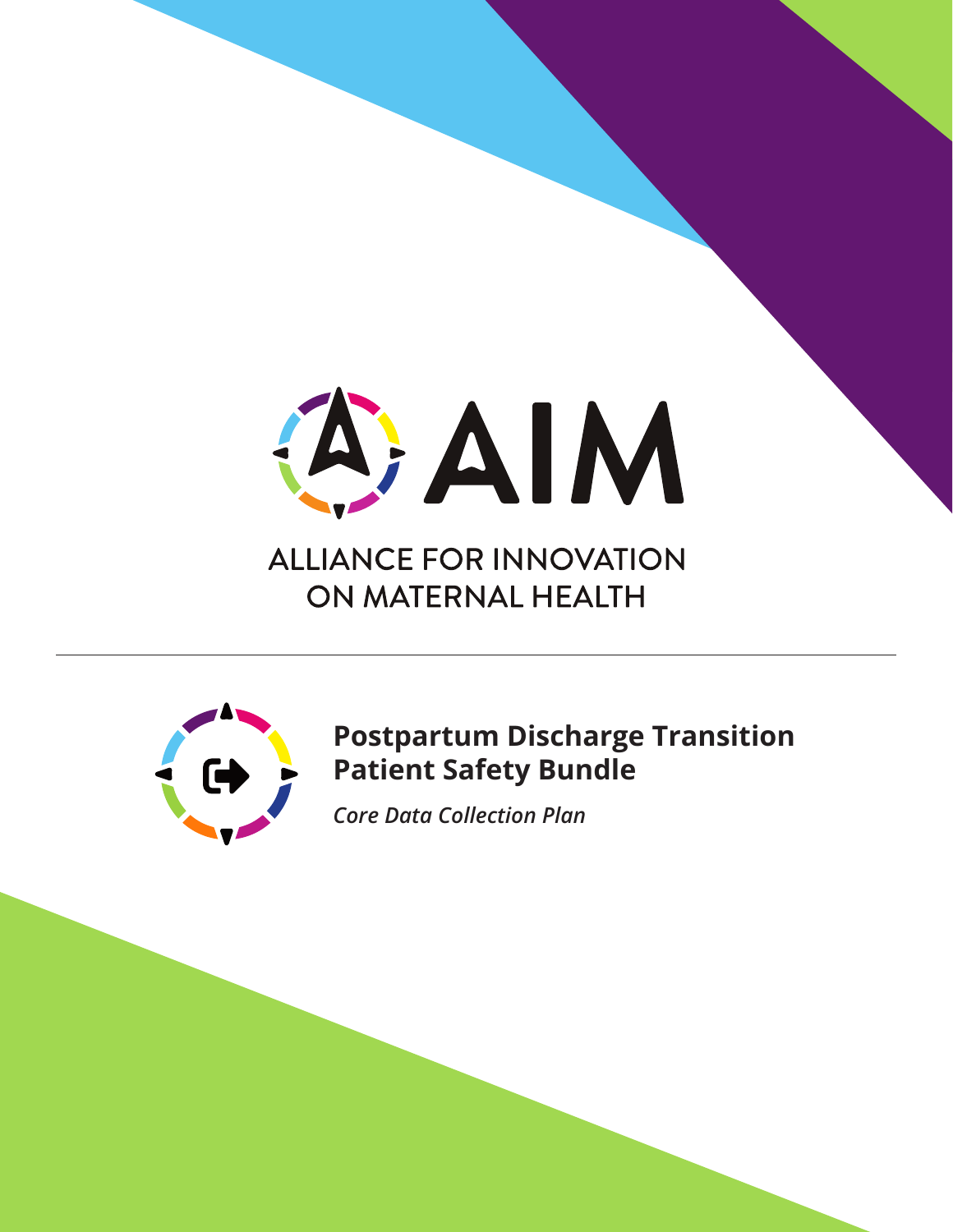

×

and the company of the

## **State Surveillance**

a.

| <b>Metric</b>   | <b>Name</b>                                    | <b>Description</b>                                                                                                                                                                                                                                   | <b>Notes</b>                                                                           |
|-----------------|------------------------------------------------|------------------------------------------------------------------------------------------------------------------------------------------------------------------------------------------------------------------------------------------------------|----------------------------------------------------------------------------------------|
| SSI             | Postpartum Readmissions<br>within 42 Days      | <b>Report N/D</b><br><b>Denominator:</b> All documented birth<br>hospitalizations<br>Numerator: Among the denominator,<br>readmissions at or within 42 days of<br>discharge from birth hospitalization                                               | Disaggregate by race/<br>ethnicity                                                     |
| SS <sub>2</sub> | Postpartum Pregnancy-<br><b>Related Deaths</b> | <b>Report N/D</b><br><b>Denominator:</b> Live births among state<br>residents<br><b>Numerator:</b> Pregnancy-related deaths<br>between 7 and 365 days postpartum                                                                                     | Disaggregate by race/<br>ethnicity                                                     |
| SS <sub>3</sub> | Postpartum Visit<br>Attendance                 | <b>Report N/D</b><br><b>Denominator:</b> All documented birth<br>hospitalizations<br><b>Numerator:</b> Birth hospitalizations in<br>which patients had a postpartum visit at<br>or within 7 to 84 days after discharge from<br>birth hospitalization | Calculate using HEDIS<br>measure specifications.<br>Disaggregate by race/<br>ethnicity |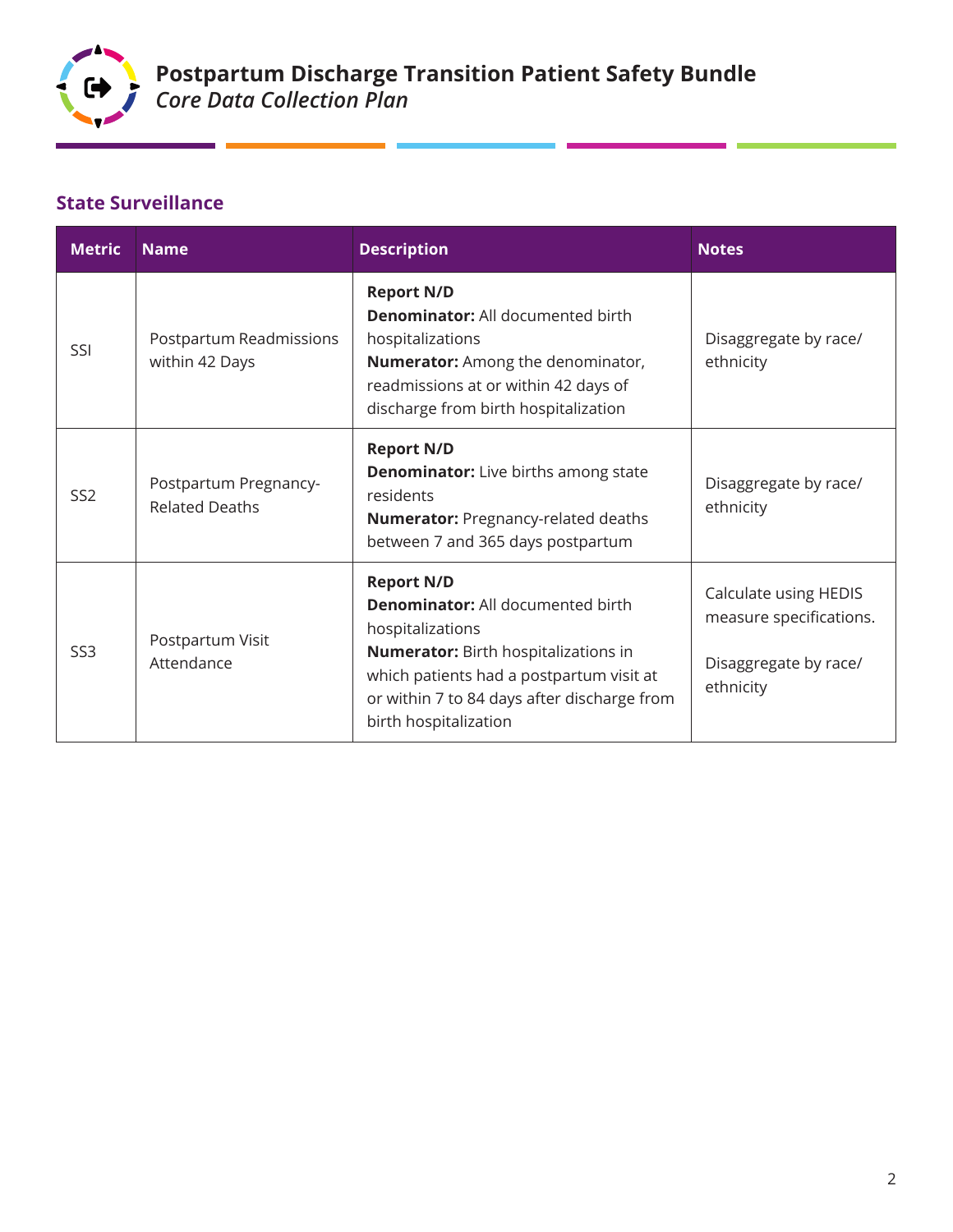#### **Process**

| <b>Metric</b>  | <b>Name</b>                                                          | <b>Description</b>                                                                                                                                                                                                                                                                                                                                                                                                                                                       | <b>Notes</b>                                               |
|----------------|----------------------------------------------------------------------|--------------------------------------------------------------------------------------------------------------------------------------------------------------------------------------------------------------------------------------------------------------------------------------------------------------------------------------------------------------------------------------------------------------------------------------------------------------------------|------------------------------------------------------------|
| P <sub>1</sub> | Inpatient-Outpatient Care<br>Provider Collaborative<br>Education     | <b>Report integers for each submeasure</b><br>A. At the end of this reporting period, how<br>many shared learning experiences<br>on issues related to pregnancy and<br>the postpartum period that cross the<br>continuum of care took place between<br>inpatient and affiliated outpatient<br>providers and nursing staff?<br>B. At the end of this reporting period, how<br>many care settings* were represented<br>by attendees at all shared learning<br>experiences? | *May include clinical<br>and non-clinical care<br>settings |
| P <sub>2</sub> | Provider and Nursing<br>Education - Postpartum<br>Concerns           | <b>Report proportion completed</b><br>(estimated in 10% increments-round up)<br>At the end of this reporting period,<br>what cumulative proportion of inpatient<br>clinical OB providers and nursing staff<br>has received within the last 2 years an<br>education program on life-threatening<br>postpartum concerns?                                                                                                                                                   |                                                            |
| P <sub>3</sub> | Provider and Nursing<br>Education - Respectful<br>and Equitable Care | <b>Report proportion completed</b><br>(estimated in 10% increments-round up)<br>At the end of this reporting period,<br>what cumulative proportion of inpatient<br>clinical OB providers and nursing staff<br>has received within the last two years an<br>education program on <b>respectful and</b><br>equitable care?                                                                                                                                                 |                                                            |
| P4             | Postpartum Visit<br>Scheduling                                       | Sample patient charts or report for all<br>patients; report N/D<br><b>Denominator:</b> All maternal discharges<br>following a live birth, whether from sample<br>or entire population<br>Numerator: Among the denominator,<br>those who had a postpartum visit<br>scheduled before or within 24 hours of<br>discharge from birth hospitalization                                                                                                                         | Disaggregate by race/<br>ethnicity                         |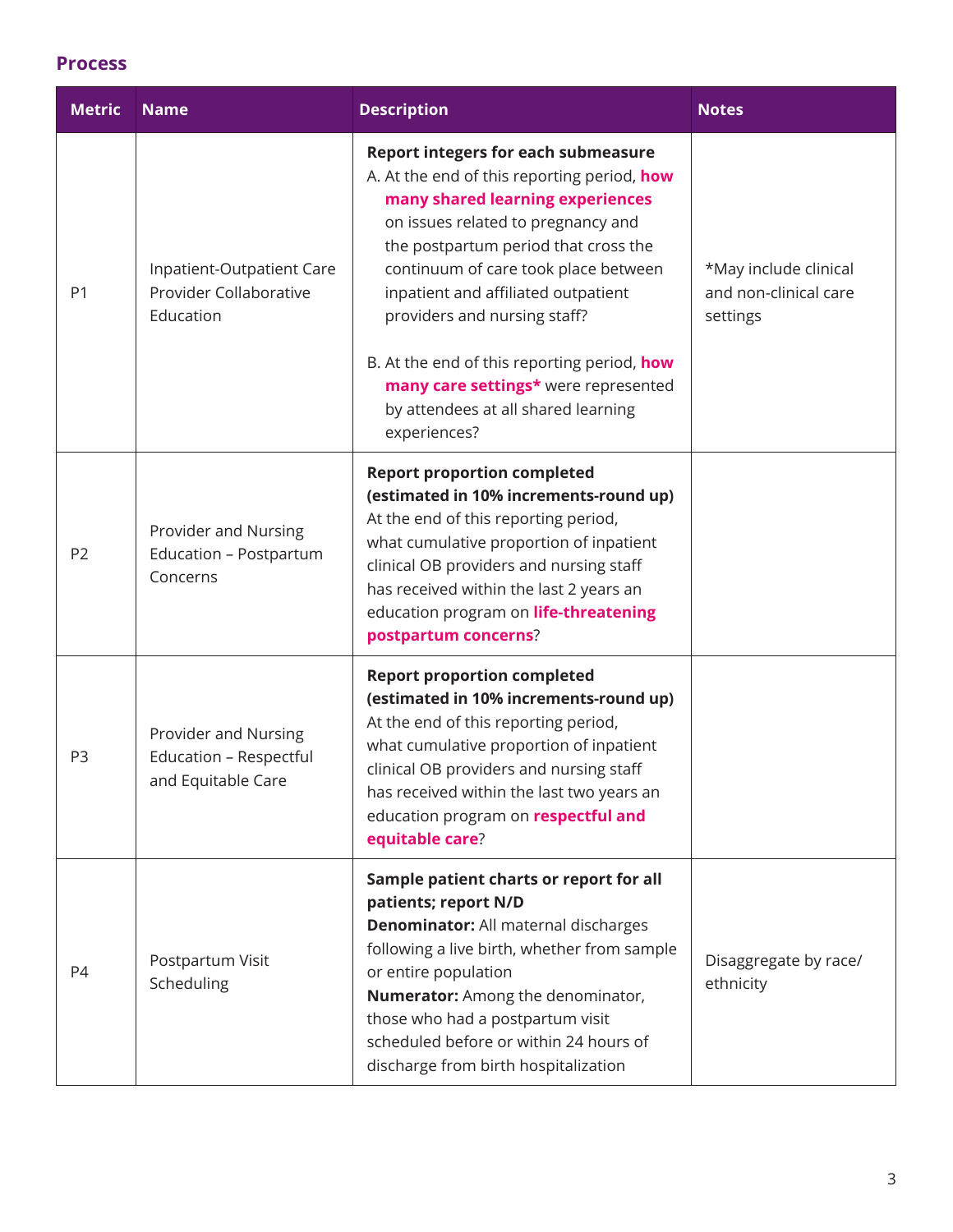| <b>Metric</b>  | <b>Name</b>                                                                | <b>Description</b>                                                                                                                                                                                                                                                                                                                                                                      | <b>Notes</b>                                                                                                                                                                |
|----------------|----------------------------------------------------------------------------|-----------------------------------------------------------------------------------------------------------------------------------------------------------------------------------------------------------------------------------------------------------------------------------------------------------------------------------------------------------------------------------------|-----------------------------------------------------------------------------------------------------------------------------------------------------------------------------|
| P <sub>5</sub> | Screening for Social and<br><b>Structural Drivers of</b><br>Health (SSDOH) | Sample patient charts or report for all<br>patients; report N/D<br><b>Denominator:</b> All maternal discharges<br>following a live birth, whether from sample<br>or entire population<br><b>Numerator:</b> Among the denominator,<br>those who were screened for SSDOH using<br>a standardized, validated tool by the time<br>of discharge from birth hospitalization*                  | *To be included in the<br>numerator, patients<br>had to have answered<br>any question(s) from<br>a validated SSDOH<br>screening tool.<br>Disaggregate by race/<br>ethnicity |
| P6             | Patient Education on Life-<br>Threatening Postpartum<br>Concerns           | Sample patient charts or report for all<br>patients; report N/D<br><b>Denominator:</b> All maternal discharges<br>following a live birth, whether from sample<br>or entire population<br>Numerator: Among the denominator,<br>those who had documentation of verbal<br>and written education on life-threatening<br>postpartum concerns before discharge<br>from birth hospitalization* | *To be included in the<br>numerator, patient<br>record needs to include<br>documentation of<br>verbal and written<br>education.                                             |

### **Structure**

| <b>Metric</b> | <b>Name</b>                                         | <b>Description</b>                                                                                                                                                                                                                                                                                       | <b>Notes</b>                                                         |
|---------------|-----------------------------------------------------|----------------------------------------------------------------------------------------------------------------------------------------------------------------------------------------------------------------------------------------------------------------------------------------------------------|----------------------------------------------------------------------|
| S1            | Inpatient-Outpatient Care<br>Coordination Workgroup | <b>Report Start Date</b><br>Has your hospital established a<br>multidisciplinary workgroup of<br>inpatient and outpatient providers that<br>meets regularly to identify and implement<br>best practices on issues related to<br>pregnancy and the postpartum period that<br>cross the continuum of care? | This workgroup should<br>help coordinate the<br>completion of S2-S6. |